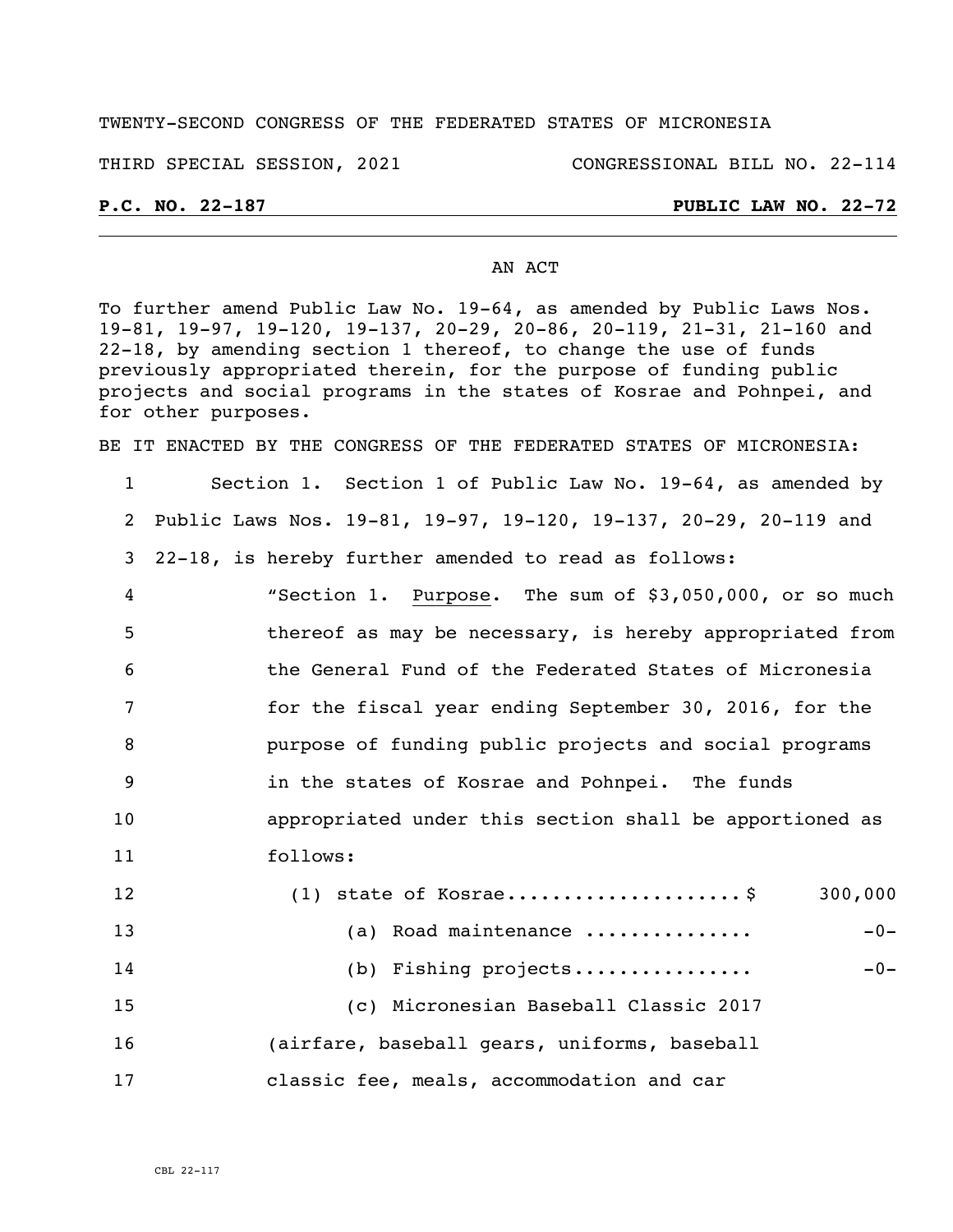# **P.C. NO. 22-187 PUBLIC LAW NO. 22-72**

| $\mathbf{1}$   | rentals) $\dots \dots \dots \dots \dots \dots \dots \dots \dots \$ | 26,000 |
|----------------|--------------------------------------------------------------------|--------|
| $\overline{2}$ | (d) Contributions to other projects                                |        |
| 3              | activities, programs and events:                                   |        |
| 4              | (i) B.A. Program for                                               |        |
| 5              | Kosraean Students                                                  | 20,000 |
| 6              | (ii) Contractual Services for Office                               |        |
| 7              | Staff and Security Guards                                          | 20,000 |
| 8              | (iii) Delegation Office Community                                  |        |
| 9              | Outreach and Advocacy Program                                      | 20,000 |
| 10             | (iv) Contribution to Kosraean                                      |        |
| 11             | Association in Hawaii                                              | 20,000 |
| 12             | (v) Contribution to Kosraean                                       |        |
| 13             | Association in Guam                                                | 20,000 |
| 14             | (vi) Hawaii Benevolent                                             |        |
| 15             | Association subsidy                                                | 10,000 |
| 16             | (vii) Wan Taf River Cleaning                                       | 5,000  |
| 17             | (viii) Utwa-Walung Channel Clean-up                                | 15,000 |
| 18             | (ix) Renovation of Walung House.                                   | 10,000 |
| 19             | (x) Kosrae Visitors Bureau subsidy                                 | 10,000 |
| 20             | (e) Pikusrik wan (Keon) Farm Road                                  | 12,000 |
| 21             | (f) Tafunsak Water System Extension.                               | 30,000 |
| 22             | (g) Kosrae State Survey and Mapping                                |        |
| 23             | subsidy                                                            | 8,000  |
| 24             | (h) Travel and related costs for                                   |        |
| 25             | Kosraean group in Guam to Hawaii and return                        | 20,000 |

of 7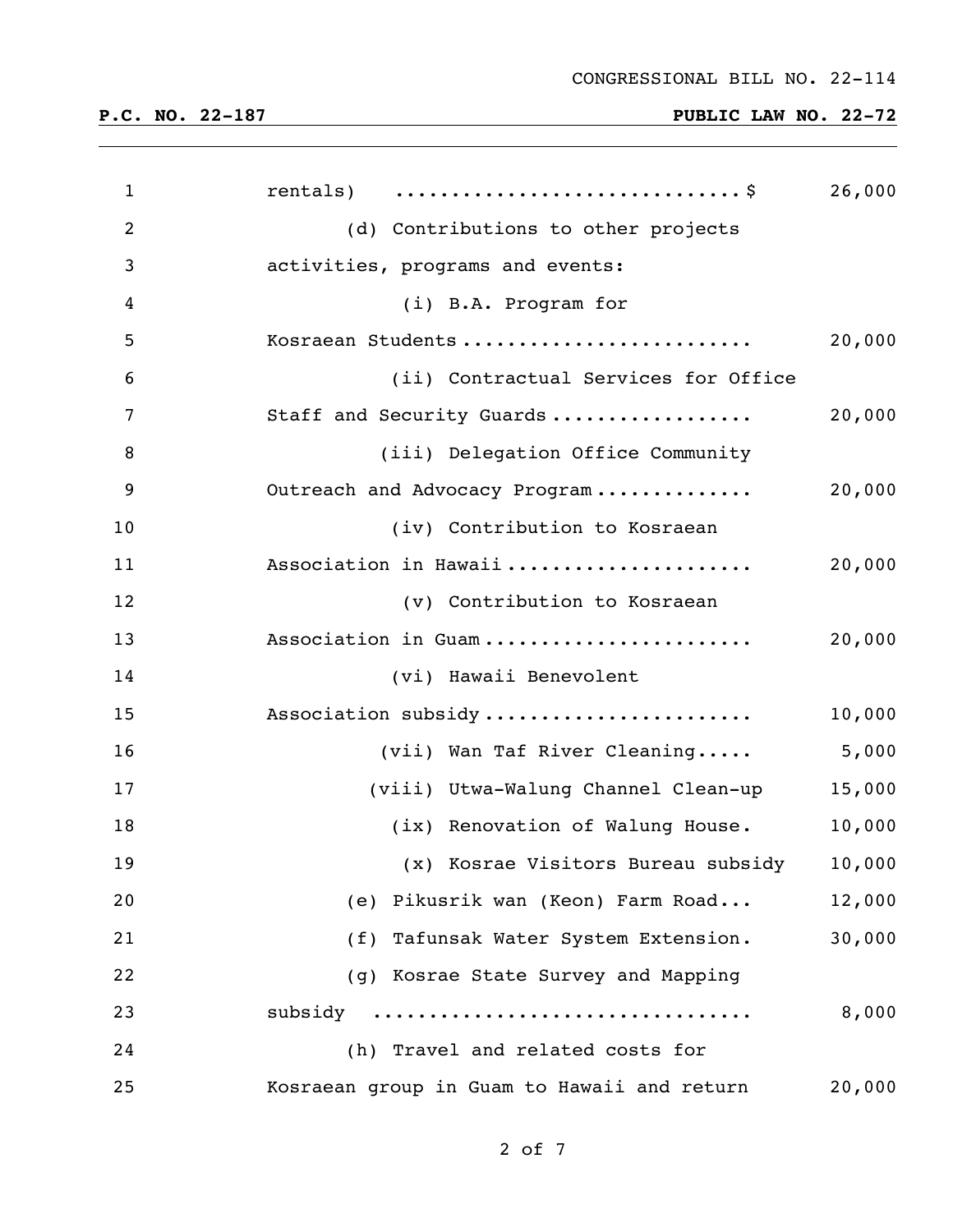# **P.C. NO. 22-187 PUBLIC LAW NO. 22-72**

| $\mathbf{1}$   | 5,000<br>(i) Utwa water system (Isra, Utwa). \$        |
|----------------|--------------------------------------------------------|
| $\overline{2}$ | 7,000<br>Mosral water system improvement.<br>(j)       |
| 3              | 8,000<br>Malem Drainage Project<br>(k)                 |
| 4              | 10,000<br>Malem Inner Road improvement<br>(1)          |
| 5              | Micronesian Teachers Education<br>(m)                  |
| 6              | Conference hosting<br>12,000                           |
| 7              | 12,000<br>(n) FSM Finance Conference                   |
| 8              | (2) state of Pohnpei 2,750,000                         |
| 9              | 837,500<br>(1) At Large priority projects              |
| 10             | 25,000<br>(a) Patch Master Bag                         |
| 11             | 150,000<br>(b) PTA equipment/vehicle                   |
| 12             | 50,000<br>Nan Welin Pehleng road paving<br>(c)         |
| 13             | 50,000<br>Enipein Pah road paving<br>(d)               |
| 14             | 50,000<br>Kepine, Kitti road paving<br>(e)             |
| 15             | 50,000<br>Pihs, Madolenihmw road paving<br>(f)         |
| 16             | 50,000<br>Sokehs Pah Church road paving<br>(g)         |
| 17             | (h) Nan Koapwarenmen, Madolenihmw                      |
| 18             | road paving<br>50,000                                  |
| 19             | (i) Sokehs Island circumferential                      |
| 20             | 50,000<br>road paving                                  |
| 21             | Nanpohnmal road paving<br>50,000<br>(j)                |
| 22             | Nanpil road paving and retaining wall<br>50,000<br>(k) |
| 23             | Seinwar Catholic Church road paving<br>30,000<br>(1)   |
| 24             | Lohd pah/Lohd powe road paving<br>50,000<br>(m)        |
| 25             | 50,000<br>(n) Metipw road paving                       |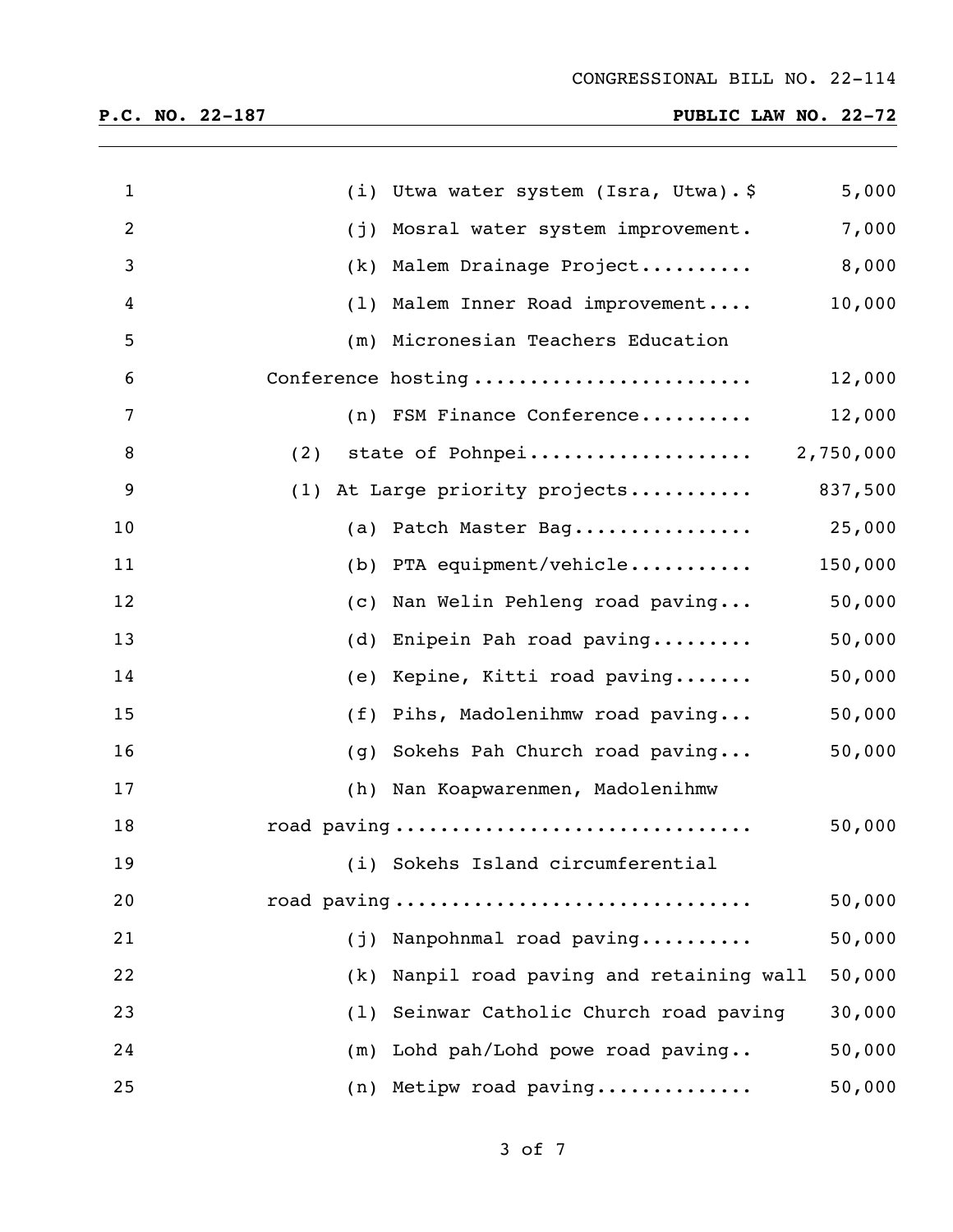# **P.C. NO. 22-187 PUBLIC LAW NO. 22-72**

| $\mathbf{1}$   | (o) Tewen road paving/maintenance\$<br>50,000         |
|----------------|-------------------------------------------------------|
| $\overline{2}$ | Pohnpei road clean up and<br>(p)                      |
| 3              | landscaping supplies<br>32,500                        |
| 4              | (2) Election District No. 1 priority projects 637,500 |
| 5              | (a) Sokehs Island Circumferential                     |
| 6              | road paving<br>300,000                                |
| 7              | 60,000<br>(b) Road maintenance                        |
| 8              | 80,000<br>(c) Nanpohnmal road paving                  |
| 9              | (d) Private Schools needs<br>50,000                   |
| 10             | Channel/shoreline cleanup<br>10,000<br>(e)            |
| 11             | 7,500<br>$(f)$ Cleaning equipments/parts              |
| 12             | Paies power needs<br>$-0-$<br>(g)                     |
| 13             | 50,000<br>Purchase of pre-paid water meters<br>(h)    |
| 14             | 28,000<br>Water Catchment ED1<br>(i)                  |
| 15             | Pohnpei International Airport<br>(j)                  |
| 16             | furniture & fixture<br>12,000                         |
| 17             | 10,000<br>(k) LED Street lights                       |
| 18             | (1) PUC Water Division Subsidy or                     |
| 19             | 20,000<br>Apparatus                                   |
| 20             | (m) Pohnpei Junior Tennis (airfare, rental            |
| 21             | 10,000<br>accommodation, meals)                       |
| 22             | (3) Election District No. 2                           |
| 23             | priority projects<br>637,500                          |
| 24             | (a) Nanwelin Pehleng road paving<br>50,000            |
| 25             | 30,000<br>(b) Kotouwar Road upgrade                   |

of 7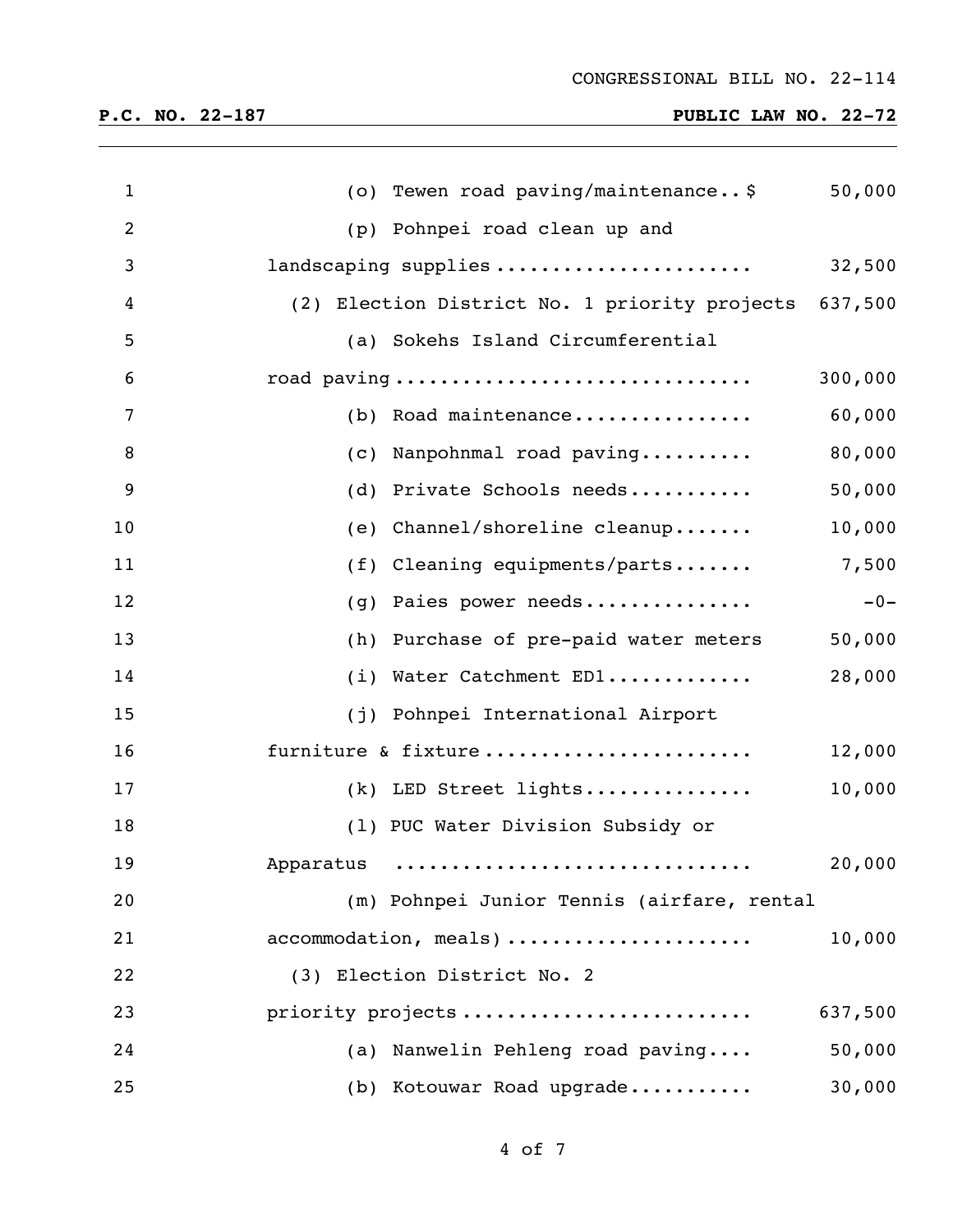| $\mathbf 1$ | (c)            | Dioan Water System\$                              | 10,000 |
|-------------|----------------|---------------------------------------------------|--------|
| 2           | (d)            | Elielwi (Madol) road paving                       | 40,000 |
| 3           | (e)            | Students' financial assistance                    | 20,000 |
| 4           | (f)            | Rohi Water System/road paving                     | 50,000 |
| 5           | (g)            | Lohd Pah/Pohnpaip road                            | 30,000 |
| 6           | (h)            | Coral purchase/equipment rental.                  | 80,000 |
| 7           | (i)            | Mand (Madol) Access Road                          | $-0-$  |
| 8           | (j)            | Akahk/Enipos Road paving                          | 50,000 |
| 9           | (k)            | Wone Water System upgrade                         | 20,000 |
| 10          | (1)            | Madol. Ice Plant Road Paving                      | 30,000 |
| 11          | (m)            | Lukop/Metipw Water Ext                            | 30,000 |
| 12          | (n)            | Mwoakot (Kitti) Road Paving                       | 50,000 |
| 13          | (0)            | Wapar civic center                                | 15,000 |
| 14          | (p)            | Mudok island (Kitti) Boat/                        |        |
| 15          |                | Outboard Motor                                    | 15,000 |
| 16          | (q)            | Travel needs                                      | 6,500  |
| 17          | (r)            | Seinwar Community Water System                    | 20,000 |
| 18          | (s)            | Nanmand civic center/retaining wall               | 20,000 |
| 19          |                | (t) Enipein Water System                          | 20,000 |
| 20          |                | (u) APIPA conference participants                 | 10,000 |
| 21          |                | (v) Dien civic center                             | 15,000 |
| 22          | (w)            | Mwudok Island Solar Street Lights                 | 10,000 |
| 23          | $(\mathbf{x})$ | Youth groups needs                                | 10,000 |
| 24          | (y)            | Madolenihmw roadside cleaning                     | 6,000  |
| 25          | (4)            | Election District No. 3 priority projects 637,500 |        |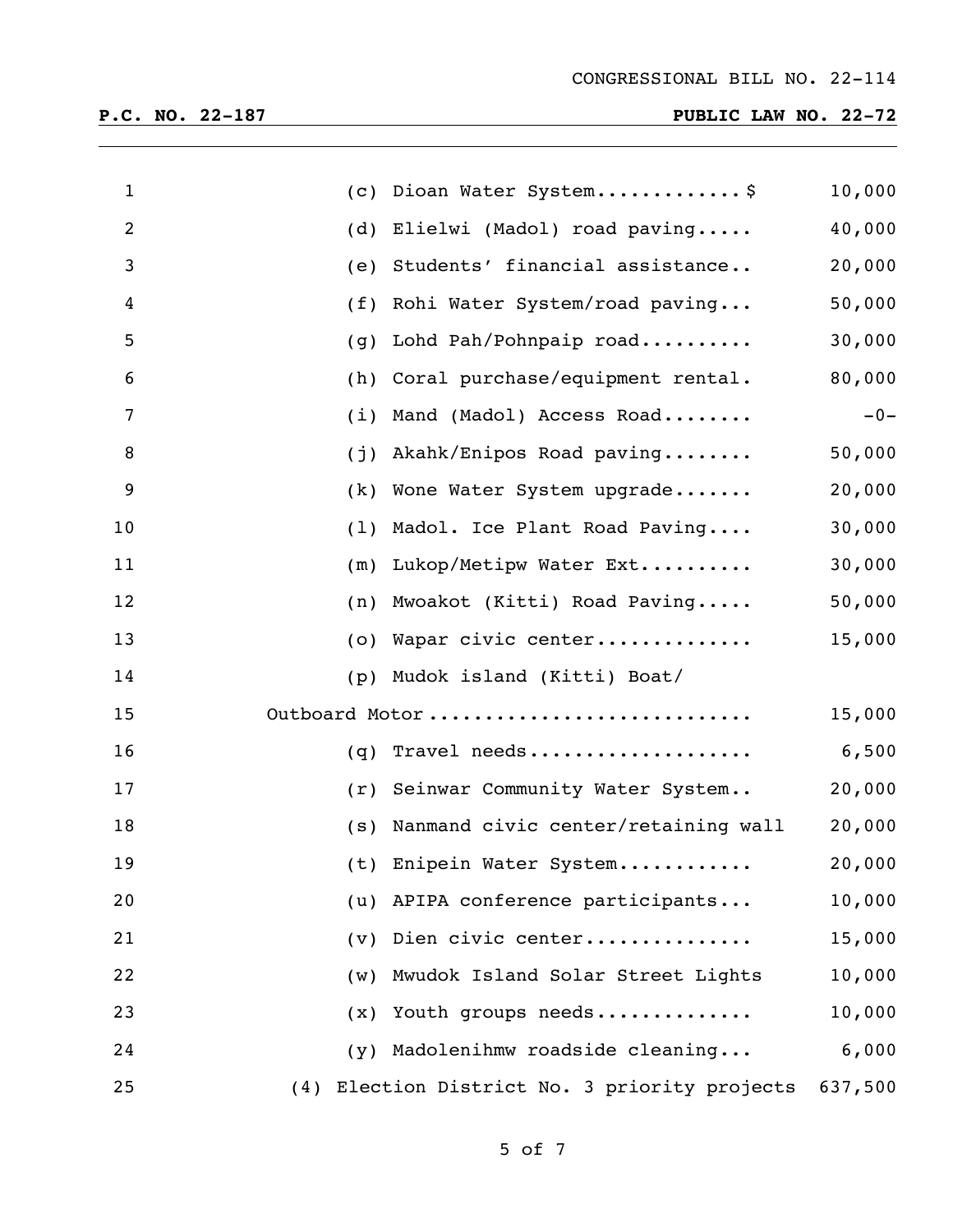| $\mathbf{1}$   | Pwahr, $U \ldots \ldots \ldots \ldots \ldots \ldots \ldots$ \$<br>(a) | 40,000  |
|----------------|-----------------------------------------------------------------------|---------|
| $\overline{2}$ | Awak Pah Depression<br>(b)                                            | 35,000  |
| 3              | Nanpei - Nampwo, $U$<br>(c)                                           | 81,500  |
| 4              | Nan U Protestant Church culvert.<br>(d)                               | 26,000  |
| 5              | Saladak Church bridge wall<br>(e)                                     | 15,000  |
| 6              | Adoroi collapsed culvert<br>(f)                                       | 15,000  |
| 7              | Meitik Road<br>(g)                                                    | 100,000 |
| 8              | Parem Kep Road<br>(h)                                                 | 50,000  |
| 9              | Eirke Road<br>(i)                                                     | 50,000  |
| 10             | Dolonier-Nanpohnmal<br>(j)                                            | 50,000  |
| 11             | (k) Pingelap School Building Improvement                              | 15,000  |
| 12             | (1) Pingelap Dispensary                                               |         |
| 13             | Building Improvement                                                  | 10,500  |
| 14             | (m) Pingelap Water System                                             |         |
| 15             | Improvement - Desalination                                            | 14,500  |
| 16             | (n) Pingelap Solar Street Lights                                      | 25,000  |
| 17             | (o) Mokil Water System Improvement -                                  |         |
| 18             | Desalination                                                          | 14,500  |
| 19             | (p) Mokil Solar Street Lights                                         | 10,000  |
| 20             | Mokil Dispensary Building Improvement<br>(q)                          | 10,500  |
| 21             | Mokil Municipal Warehouse Improvement<br>(r)                          | 15,000  |
| 22             | Mokil Municipal Building Fencing<br>(s)                               | 10,000  |
| 23             | Officials travel to Micro Games<br>(t)                                | 5,000   |
| 24             | Outreach/COAP/Travel needs<br>(u)                                     | 25,000  |
| 25             | Paving of Awak Pah culvert<br>$(\nu)$                                 | 20,000" |